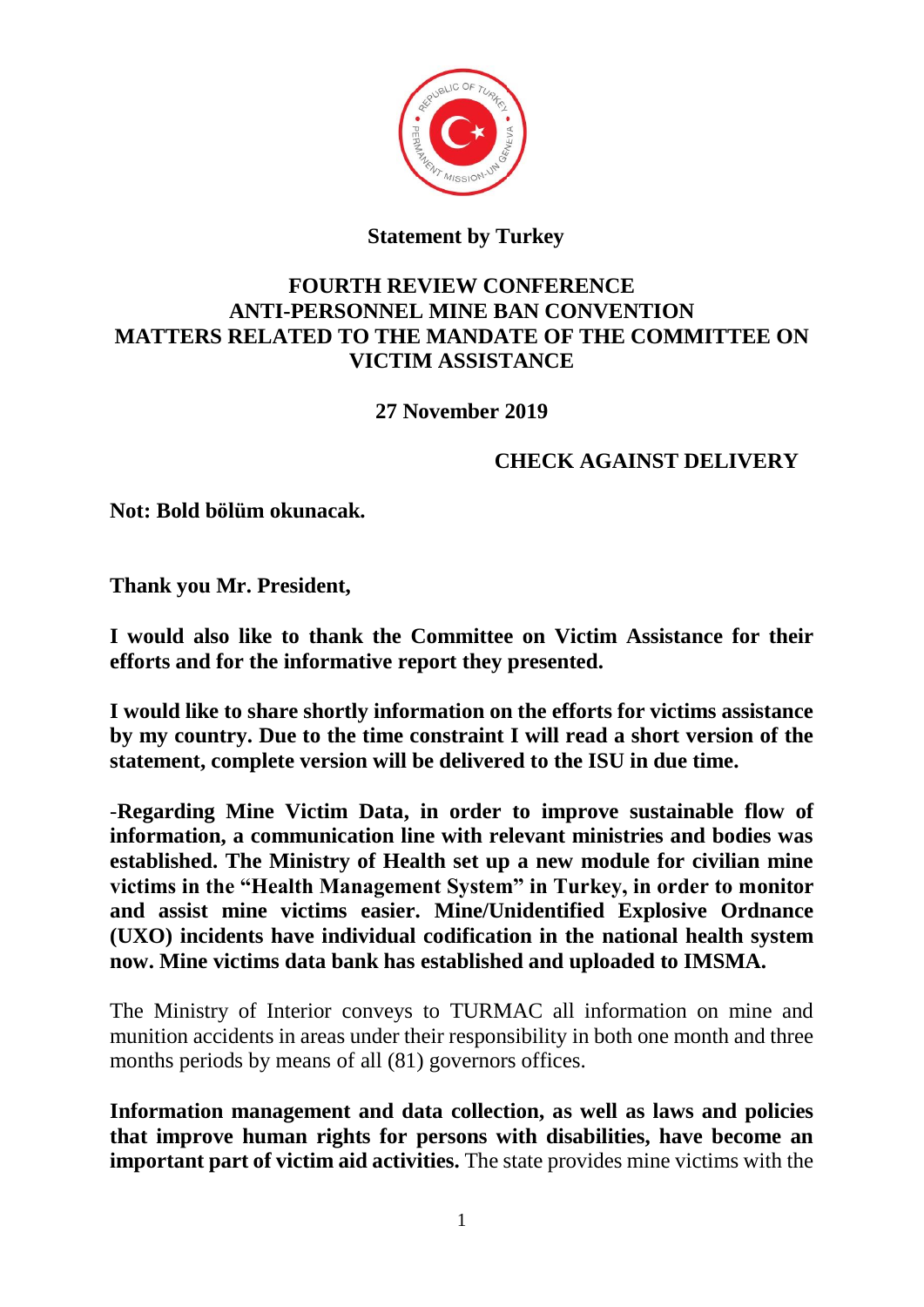necessary assistance through the Ministry of Family, Labour and Social Services by documenting the situation of them with health report and case investigation reports through their local authority.

**In Turkey, 51 mine/ IED casualties were identified from relevant sources in 2018. The data of 28 soldiers and 12 police mine victims were recorded together with a total of 11 civilians. According to the data obtained, 31 of 51 victims lost their lives. In comparison with the data of 2017, there is a significant decrease in mine or IED casualties. Almost all of the identified casualties consist of IEDs activated by the victims.**

-**On Social Inclusion, due to the coordination, which has been established between the Ministry of Family, Labour and Social Services and TURMAC, regarding Ministry's Strategic Plan 2018-2022, victims of the Mines/IED's have the opportunity to reintegrate into society by means of certain privileges, which are provided for them and for their families. Further development of the technical and legal infrastructure is planned, in which social assistance is provided in an integrated manner.**

**There are ongoing studies on mine risk education.** In this context, a MRE (Mine Risk Education) presentation and a MRE survey were prepared for public, including school children who lives in the vicinity of mine contaminated areas, in order to recognize mines, increase awareness about the danger and the knowledge regarding course of actions against potential dangers as well as to find out from which organisations to ask for help in case of a need. To realize this purpose, school children in the vicinity of contaminated areas will get MRE sessions by MRE specialists.

-**Regarding medical care, in Turkey, services in the scope of victim assistance provided by private and state-funded rehabilitation centres include, emergency health service and permanent health service; physical rehabilitation and psychological support to re-adapt mine/IED victims socially and economically who became disabled.** 

**Various plans and programs are prepared to meet needs of mine/IED victims at an appropriate level.** Turkish Government has a commitment to examine the mine victims who are in need of care and assistance and to maintain their care in social service organizations as long as it is needed. In the belief that mine victims would be prosperous and peaceful with their families, **a reasonable amount of budget spared in 2018 for home care services. Such services are carried out by the relevant nursing and rehabilitation organizations.**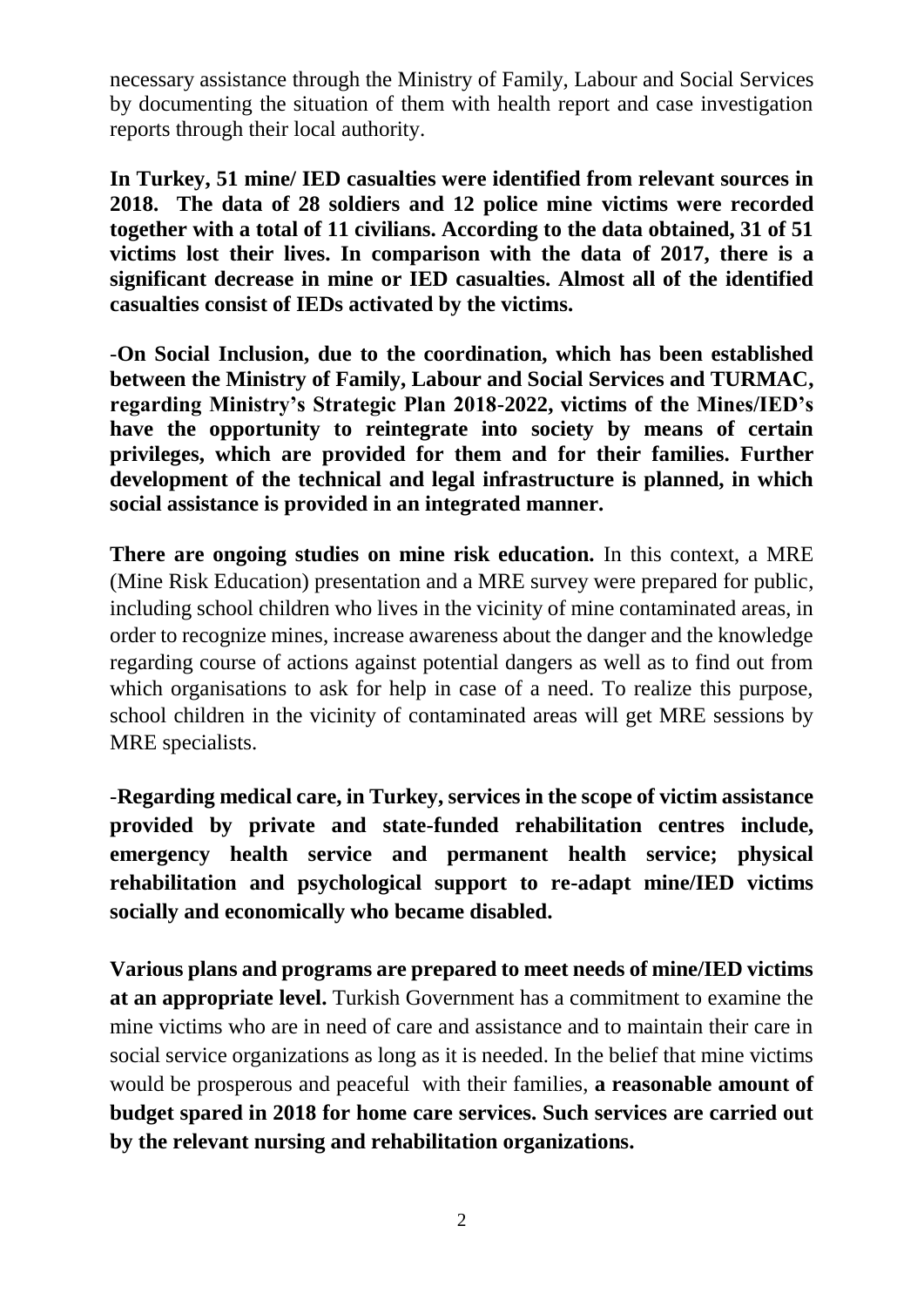In terms of accessibility, the mine victims benefit from social, economic and psychological opportunities due to the stakeholder engagement between TURMAC and the Ministry of Family, Labour and Social Services. Transportation service is provided by the said Ministry for mine victims to ensure their access to rehabilitation centres. **The Law on the Disabled People, The Regulation on victims' accessibility to the domestic tourism transport service was published on 13 January 2017 and came into force.** 

**With the implementation of "Turkish Armed Forces Rehabilitation and Care Centre Project", revitalizing victims' joy of life has become the common goal. The main purpose of the organization is to prepare a healthy, prosperous and a self-sufficient future for victims.** It is made possible for victims to integrate into social life by various social events within the facilities organized for them. In this context, occupational therapy and participation in vocational rehabilitation unit facilities are provided for victims in order to make them more active during their daily lives.

## **On economic inclusion, in 2019, mine risk training expenditures will be covered from the budgeted source of 10 million TL for TURMAC.**

The Republic of Turkey sees mine/IED victims' disability rights as one of the most important issues. Human-focused and human-priority approach has been followed and projects which serve as bridges between victims and related institutions are carried out. **In coordination with the related ministry, the Law on Disabled People was made and 50.964 people were employed in the public sector. The "Program of Public Quota for Disabled People" was prepared for raising victims' participation in social and economic life. The employment of the Program increased the number of disabled civil servants as of March 2018 to 51.814. Also, in accordance with Labour Law Number 4857, which includes insurance premium incentive that is provided under the condition of employment of disabled people, as of July 2018 87.407 disabled people were employed.** 

**Within the scope of victim assistance, priority is given to ensure victims' social and economic welfare in financial and technical terms.** For mine victims it is important to participate in economic and social life. In particular, **targets and policies are being created in areas that will bring more participation in employment and social life.** In addition, it is aimed to provide some opportunities such as encouraging their employment, ensuring their existence in the labour market and providing wage and retirement benefits.